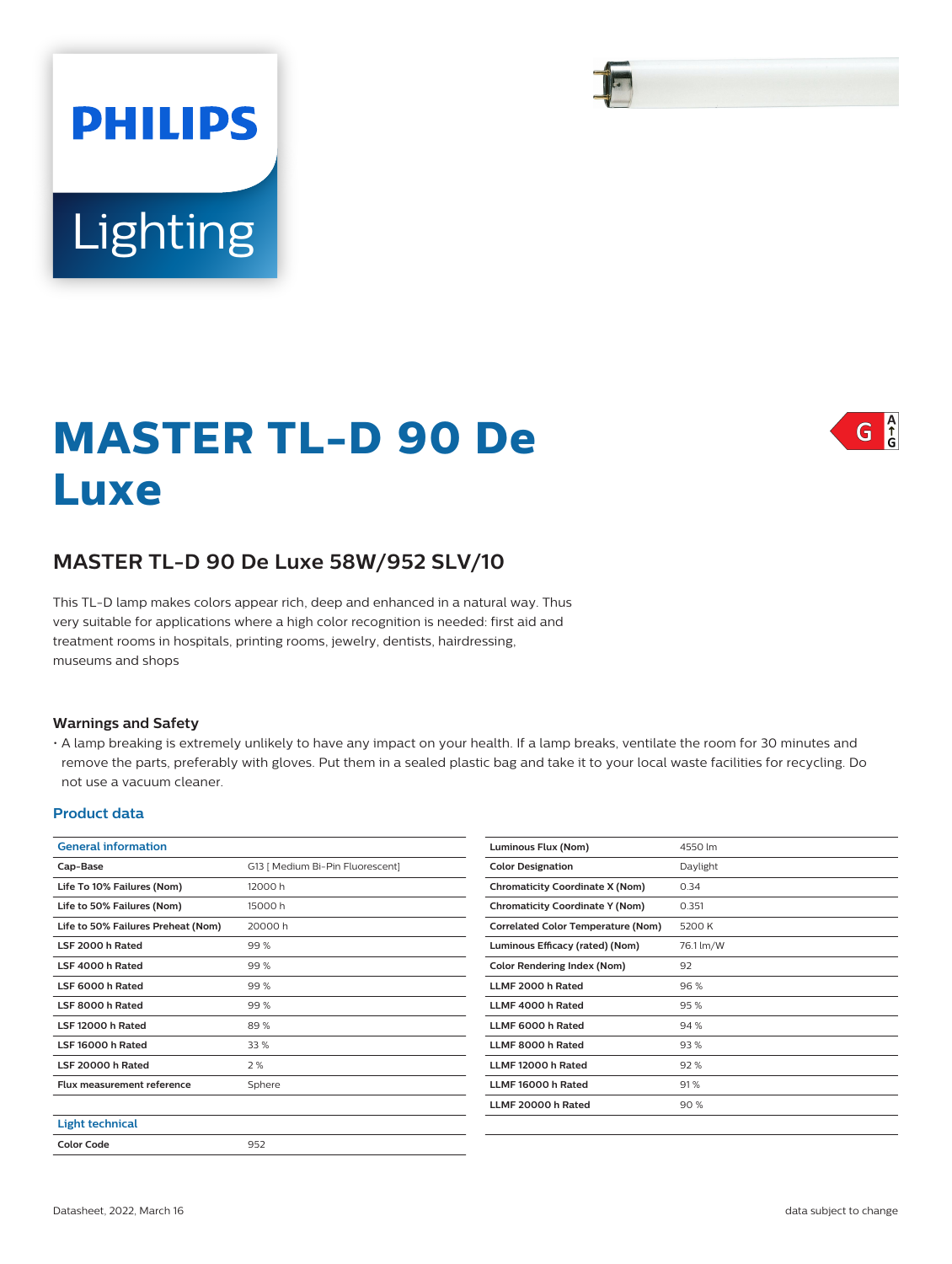#### **MASTER TL-D 90 De Luxe**

| <b>Operating and electrical</b> |                  | Energy Consumption kWh/1000 h    | 60 kWh                                |
|---------------------------------|------------------|----------------------------------|---------------------------------------|
| Power (Nom)                     | 59.8 W           | <b>EPREL Registration Number</b> | 423530                                |
| Lamp Current (Nom)              | 0.670 A          |                                  |                                       |
|                                 |                  | <b>Product data</b>              |                                       |
| <b>Temperature</b>              |                  | Full product code                | 871150088871625                       |
| Design Temperature (Nom)        | 25 °C            | Order product name               | MASTER TL-D 90 De Luxe 58W/952 SLV/10 |
|                                 |                  | EAN/UPC - Product                | 8711500888716                         |
| <b>Controls and dimming</b>     |                  | Order code                       | 928045095081                          |
| <b>Dimmable</b>                 | Yes              | Numerator - Quantity Per Pack    |                                       |
|                                 |                  | Numerator - Packs per outer box  | 10                                    |
| <b>Mechanical and housing</b>   |                  | Material Nr. (12NC)              | 928045095081                          |
| <b>Bulb Shape</b>               | T8 [ 26 mm (T8)] | Net Weight (Piece)               | 167.000 g                             |
|                                 |                  | <b>ILCOS Code</b>                | FD-58/53/1A-E-G13                     |
| Approval and application        |                  |                                  |                                       |
| <b>Energy Efficiency Class</b>  | G                |                                  |                                       |
| Mercury (Hg) Content (Nom)      | 2 mg             |                                  |                                       |
|                                 |                  |                                  |                                       |

#### **Dimensional drawing**

|  | B (max)          | B (min) | C (max)                                       |
|--|------------------|---------|-----------------------------------------------|
|  |                  |         |                                               |
|  |                  |         |                                               |
|  | $D(max)$ A (max) |         | 28 mm 1500.0 mm 1507.1 mm 1504.7 mm 1514.2 mm |



#### **MASTER TL-D 90 De Luxe 58W/952 SLV/10**

#### **Photometric data**

 $\overline{\Xi}$ 500 per  $\overline{\Omega}$